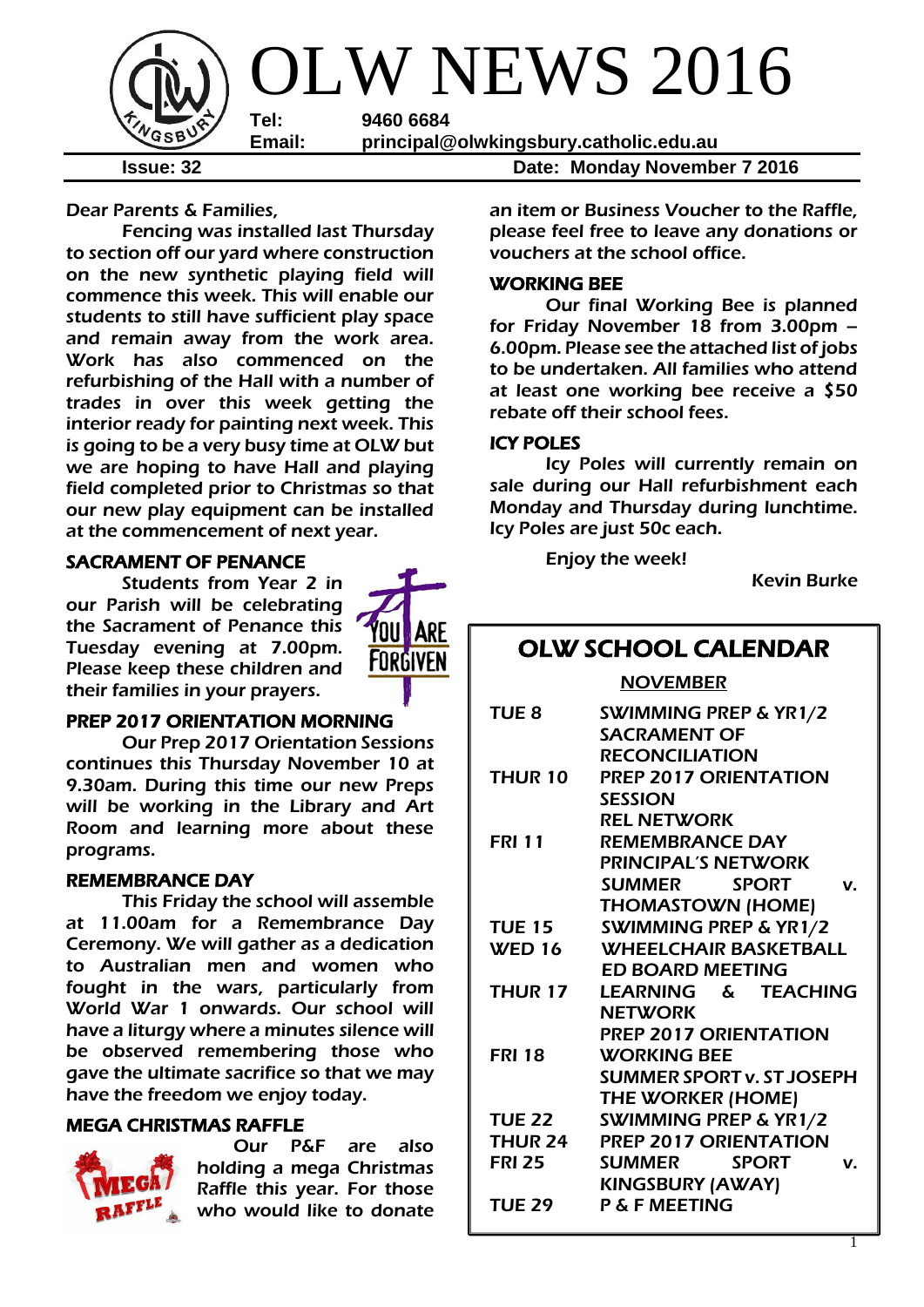

# **Our Lady of the Way Primary School**

**Green Avenue, Kingsbury** P.O. Box 159 KINGSBURY, Vic 3083

Tel: 9460 6684 Fax: 9460 7831

 $\times$ 

Email: principal@olwkingsbury.catholic.edu.au

## **SCHOOL WORKING BEE**

Dear Parents.

As you would be aware, we are holding a Working Bee on Friday November 18, from 3.00pm - 6.00pm.

Our main tasks are to add mulch/stones and edging to the area between the Adventure Playaround and the Amphitheatre steps where the outdoor music area will be created as well as the pruning and thinning some of the plants and cleaning out the garden areas around there. Listed below are some specific jobs and tools required.

We require as many people as possible to come along and help with this task. To assist in our planning, we ask that each family complete the attached form so that we will be able to organise and prioritise our tasks for the morning.

So come along to help maintain our school, even if you can only attend for part of the time. All families represented will be reimbursed the \$50 Working Bee Levy from their school fees, and morning tea will be provided!

Yours sincerely,

Kevin Burke & Tony Mizzi

 $x-$ 

**Working Bee Response Form** 

□ Our Family WILL be attending the Working Bee

□ Our Family WILL NOT be attending the Working Bee

| Jobs we can undertake:                   | Tools we can bring:              |
|------------------------------------------|----------------------------------|
| $\square$ pruning/relocating plants      | $\Box$ pruning shears, secateurs |
| $\Box$ collecting stones                 | $\Box$ trailer                   |
| $\square$ cleaning out the water feature | $\square$ spade/shovel or fork   |
| $\square$ spreading mulch/stones         | $\square$ garden blowers         |
| $\Box$ general help                      | $\square$ wheelbarrow            |
| $\Box$ Other - please specify            | $\Box$ Other – please specify    |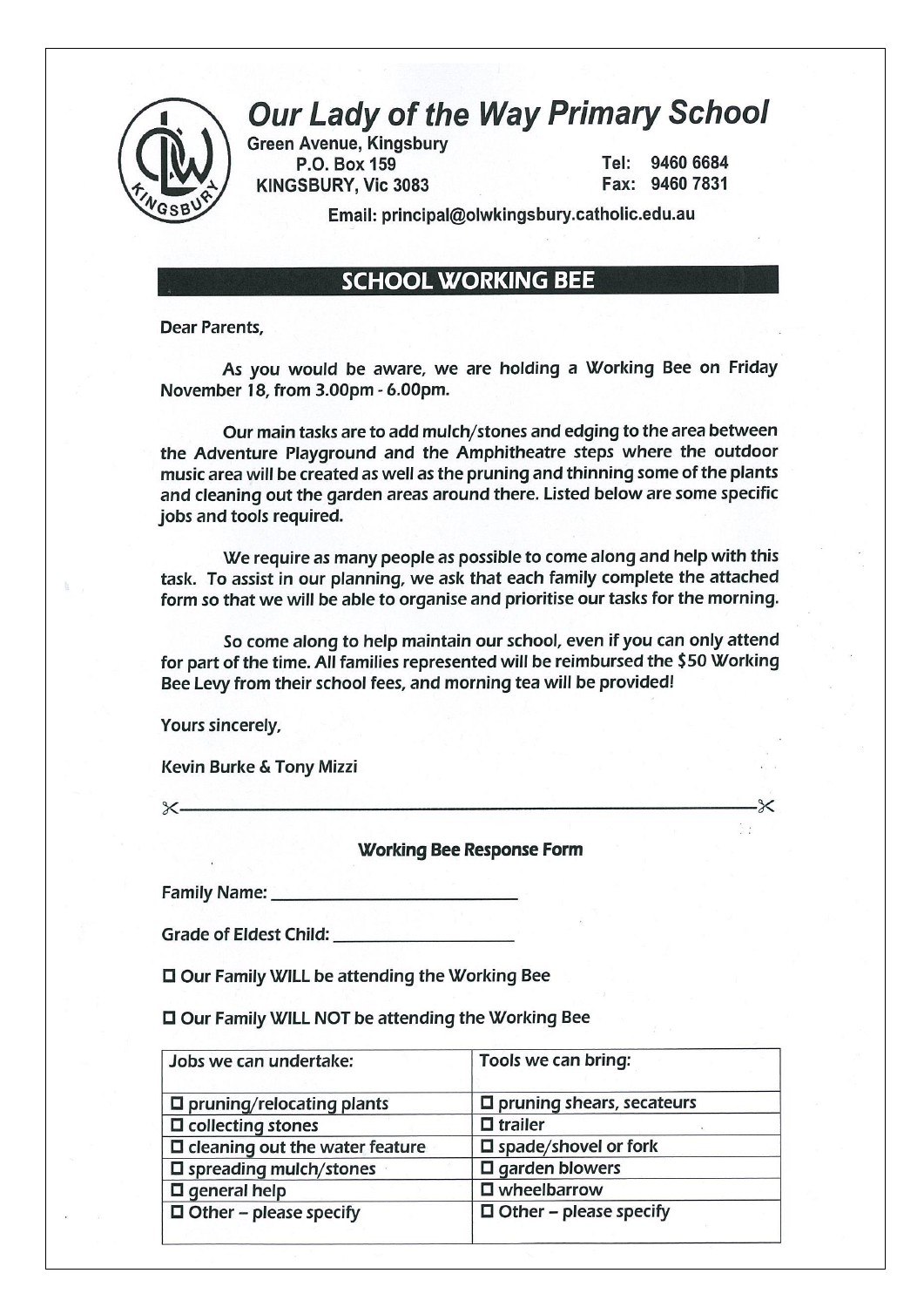## *Parish of Our Lady of the Way Kingsbury*

*Presbytery: 13 Green Ave, Kingsbury, 3083*



*Parish Priest: Fr Terry Bergin Parish Tel: 9462 1221 School Tel: 9460 6684 Email: terrybergin1@bigpond.com*

**Parish Website:** OLW Kingsbury

## Mass Timetable

Saturday – Vigil Mass: Sunday: Weekdays: Sacrament of Reconciliation: Rosary Monday to Saturday: Divine Mercy Chaplet Exposition of the Blessed Sacrament: 6.00PM 8.00AM and 10.00AM 10.00AM Saturday from 5.15 to 5.45PM 9.30AM After Mass Daily Friday from 9.00 to 9.30AM *Baptisms and Marriages by appointment: Please ring 9462 1221*

*Entrance Antiphon:* Let my prayer come into your presence. Incline your ear to my cry for help, O Lord.

*Communion Antiphon:* The Lord is my shepherd; there is nothing I shall want. Fresh and green are the pastures where he gives me repose, near restful waters he leads me.

## *Readers for Sunday Mass*

| $06th$ Nov    | 6pm E Almeida | 8am N Brown   | 10am J McColl   |
|---------------|---------------|---------------|-----------------|
| $13^{th}$ Nov | 6pm E Gleeson | 8am K McGrath | 10am G Haridass |

## *Extraordinary Ministers of Holy Communion*

| $06th$ Nov | 6pm L Gangi  | 10am M Nolan |
|------------|--------------|--------------|
| $13th$ Nov | 6pm K Zanini | 10am B Hayes |

## *OLW Church Cleaning Roster*

| $05th$ Nov | <b>B</b> Bowlen              | M Magnacca | P Matthews |
|------------|------------------------------|------------|------------|
| $19th$ Nov | <b>Professional Cleaners</b> |            |            |

## *OLW Sacristy Linen Laundering Roster*

| $06th$ Nov | Judy McColl                                 |                       |  |
|------------|---------------------------------------------|-----------------------|--|
| $13th$ Nov | Joan Fothergill                             |                       |  |
| $02nd$ Nov | <b>Church Account</b><br>Presbytery Account | \$1041.40<br>\$866.00 |  |

*November Masses.* All Masses during the month of November will be offered for our deceased relatives, friends and parishioners. No Masses for individual people will be offered. Thanks for your understanding.

**Senior's Christmas parish lunch:** will be held on the 6<sup>th</sup> December in parish hall. Cost \$15.00 per person. Collection of names and money will continue this weekend.